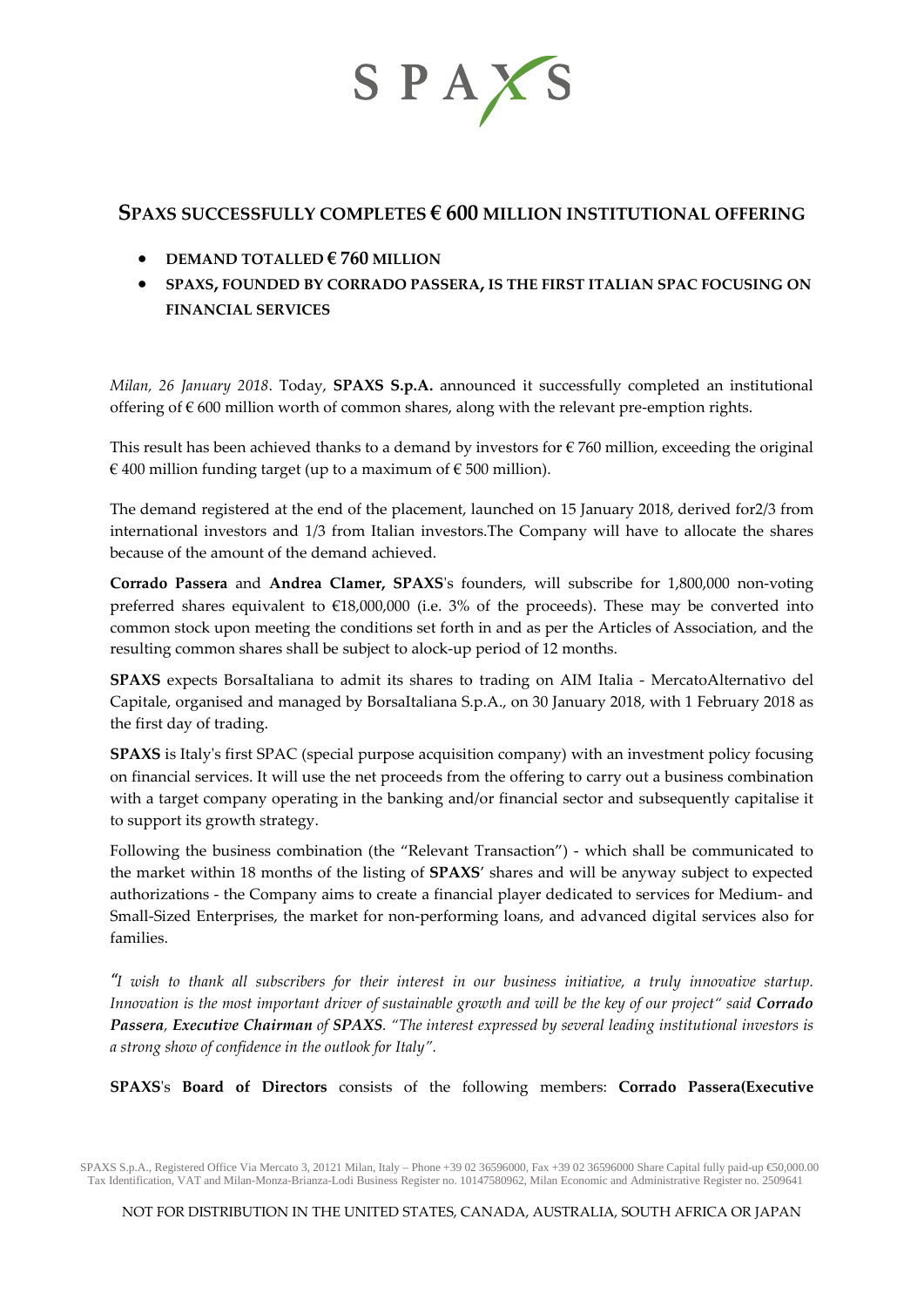

## **Chairman), Andrea Clamer, Massimo Brambilla,** and**MauriziaSquinzi (Independent Director)**.

Banca IMI S.p.A. and Credit SuisseSecuritie (Europe) Limited acted as Joint Global Coordinators and, together with Equita SIM S.p.A., Joint Bookrunners. Banca IMI S.p.A. also acts as Nomad and Specialist.

**SPAXS** and the Founders were assisted by the Boston Consulting Group (BCG) as well as the law firm GattiPavesi Bianchi, and the Joint Global Coordinators by the law firm Latham & Watkins LLP. The independent auditor is KPMG S.p.A..

### **Press office**

**Ad Hoc Communication Advisors** Tel: +39 027606741 Mario Pellegatta +39 335.30362[4 mario.pellegatta@ahca.it](mailto:mario.pellegatta@ahca.it) Sara Balzarotti +39 335.141558[4 sara.balzarotti@ahca.it](mailto:sara.balzarotti@ahca.it)

### **NOMAD e Specialist**

**Banca IMI S.p.A.** 

Tel: +39 02 7261 5006

SPAXS S.p.A., Registered Office Via Mercato 3, 20121 Milan, Italy – Phone +39 02 36596000, Fax +39 02 36596000 Share Capital fully paid-up €50,000.00 Tax Identification, VAT and Milan-Monza-Brianza-Lodi Business Register no. 10147580962, Milan Economic and Administrative Register no. 2509641